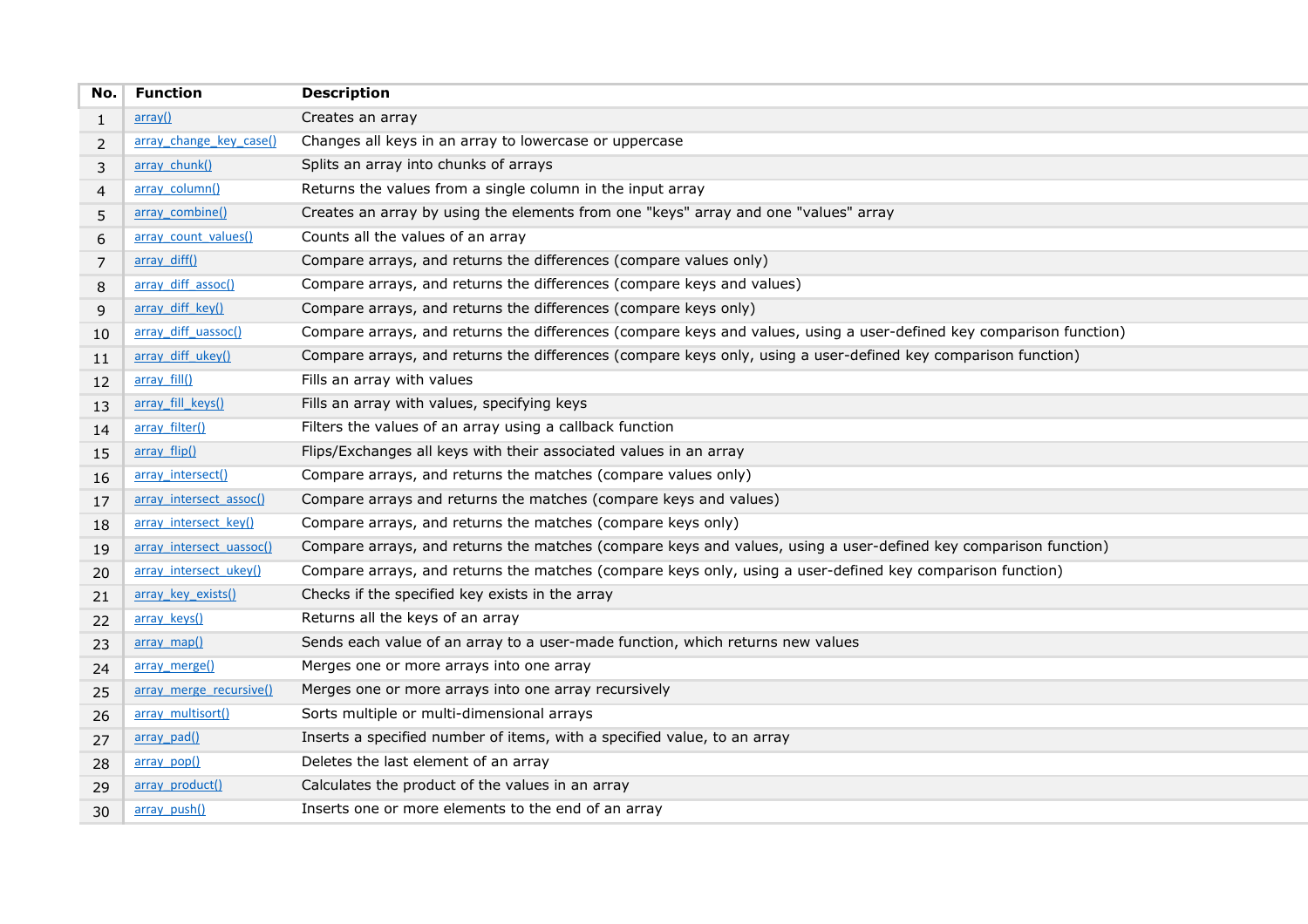| 31 | $array$ rand()            | Returns one or more random keys from an array                                                                                                   |
|----|---------------------------|-------------------------------------------------------------------------------------------------------------------------------------------------|
| 32 | array reduce()            | Returns an array as a string, using a user-defined function                                                                                     |
| 33 | array replace()           | Replaces the values of the first array with the values from following arrays                                                                    |
| 34 | array replace recursive() | Replaces the values of the first array with the values from following arrays recursively                                                        |
| 35 | array reverse()           | Returns an array in the reverse order                                                                                                           |
| 36 | array search()            | Searches an array for a given value and returns the key                                                                                         |
| 37 | array shift()             | Removes the first element from an array, and returns the value of the removed element                                                           |
| 38 | array slice()             | Returns selected parts of an array                                                                                                              |
| 39 | array splice()            | Removes and replaces specified elements of an array                                                                                             |
| 40 | array sum()               | Returns the sum of the values in an array                                                                                                       |
| 41 | array udiff()             | Compare arrays, and returns the differences (compare values only, using a user-defined key comparison function)                                 |
| 42 | array udiff assoc()       | Compare arrays, and returns the differences (compare keys and values, using a built-in function to compare the keys and a user-defined function |
| 43 | array udiff uassoc()      | Compare arrays, and returns the differences (compare keys and values, using two user-defined key comparison functions)                          |
| 44 | array uintersect()        | Compare arrays, and returns the matches (compare values only, using a user-defined key comparison function)                                     |
| 45 | array uintersect assoc()  | Compare arrays, and returns the matches (compare keys and values, using a built-in function to compare the keys and a user-defined function to  |
| 46 | array uintersect uassoc() | Compare arrays, and returns the matches (compare keys and values, using two user-defined key comparison functions)                              |
| 47 | array unique()            | Removes duplicate values from an array                                                                                                          |
| 48 | array unshift()           | Adds one or more elements to the beginning of an array                                                                                          |
| 49 | array values()            | Returns all the values of an array                                                                                                              |
| 50 | array walk()              | Applies a user function to every member of an array                                                                                             |
| 51 | array walk recursive()    | Applies a user function recursively to every member of an array                                                                                 |
| 52 | arsort()                  | Sorts an associative array in descending order, according to the value                                                                          |
| 53 | asort()                   | Sorts an associative array in ascending order, according to the value                                                                           |
| 54 | compact()                 | Create array containing variables and their values                                                                                              |
| 55 | count()                   | Returns the number of elements in an array                                                                                                      |
| 56 | current()                 | Returns the current element in an array                                                                                                         |
| 57 | each()                    | Deprecated from PHP 7.2. Returns the current key and value pair from an array                                                                   |
| 58 | end()                     | Sets the internal pointer of an array to its last element                                                                                       |
| 59 | extract()                 | Imports variables into the current symbol table from an array                                                                                   |
| 60 | in $array()$              | Checks if a specified value exists in an array                                                                                                  |
| 61 | key()                     | Fetches a key from an array                                                                                                                     |